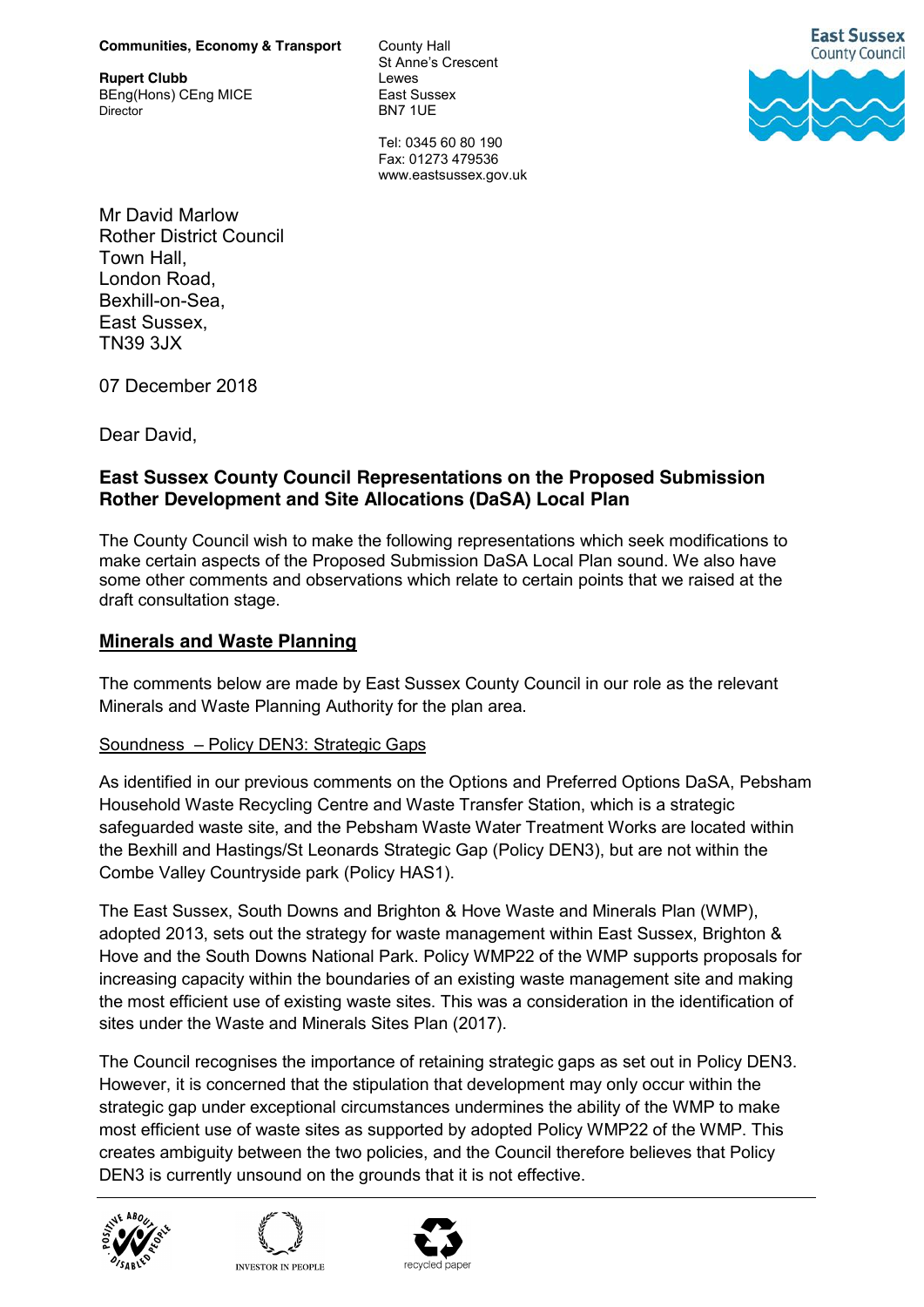To resolve this soundness issue the County Council requests that the following text is inserted into the supporting text after paragraph 6.18:

*"This Plan recognises that there are strategic waste facilities within the Gap. Proposals for the intensification of these facilities within their existing boundaries, as enabled by the Waste and Minerals Plan, are supported in principle and do not have to demonstrate exceptional circumstances, provided that the openness of the Gap is maintained.*"

## Requested Minor Modifications

Reference is made to the Waste and Minerals Plan and the Waste and Minerals Sites Plan in section 1 which is appreciated. However, there is no mention of the safeguarding of minerals sites, wharves and railheads within the Rother Local Plan area, as identified in policies SP8 and SP9 of the Sites Plan and policies WMP14 and WMP15 of the Waste and Minerals Plan as previously suggested in the County Council's response to the Options and Preferred Options DaSA. It is requested that reference to these policies or to the safeguarding of mineral sites is made.

Presently, safeguarded waste and minerals sites do not appear to be referenced on the Rother Local Policies Map. It is requested that either the safeguarded minerals sites within the Rother Local Plan area are included in this Policies Map, or that reference to the Waste and Minerals Policies Map is made on the Rother Policies Map as required by article 9 of the Town and County Planning (Local Planning) (England) Regulations 2012 (as amended).

Paragraph 10.3 of the supporting text for policy HAS1 which concerns the Combe Valley Countryside Park refers to the continued use of land within the locality for waste collection, and states that such operations must be contained and should not conflict with the aims and objectives of the Combe Valley Countryside Park. This should refer to 'waste management' rather than waste collection.

Policy DEN3 states that development in a Strategic Gap will only be permitted in exceptional circumstances. Further clarity could be provided on what constitutes 'exceptional circumstances'.

### **Other Comments**

The reference to the National Planning Policy for Waste in paragraph 1.22 is welcomed.

In section 2, the inclusion of policy DHG7 External Residential Areas item (iii) Waste and Recycling is welcomed.

With regards to policy RHA2: Harbour Road Employment Area, Rye Harbour, the comments made by the County Council in response to the Options and Preferred Options DaSA have been taken into account. Paragraph 11.204 and policy RHA2 (vi) include text which requires proposals that could affect the wharf to demonstrate that capacity for landing, processing, handling and storage of minerals is safeguarded. This is **strongly supported**. Recognition of the waste management operation at Rye Oil is also appreciated.

Alterations to the Sustainability Appraisal are noted, and references to Commercial & Industrial Waste and Construction, Demolition and Excavation Waste are appreciated.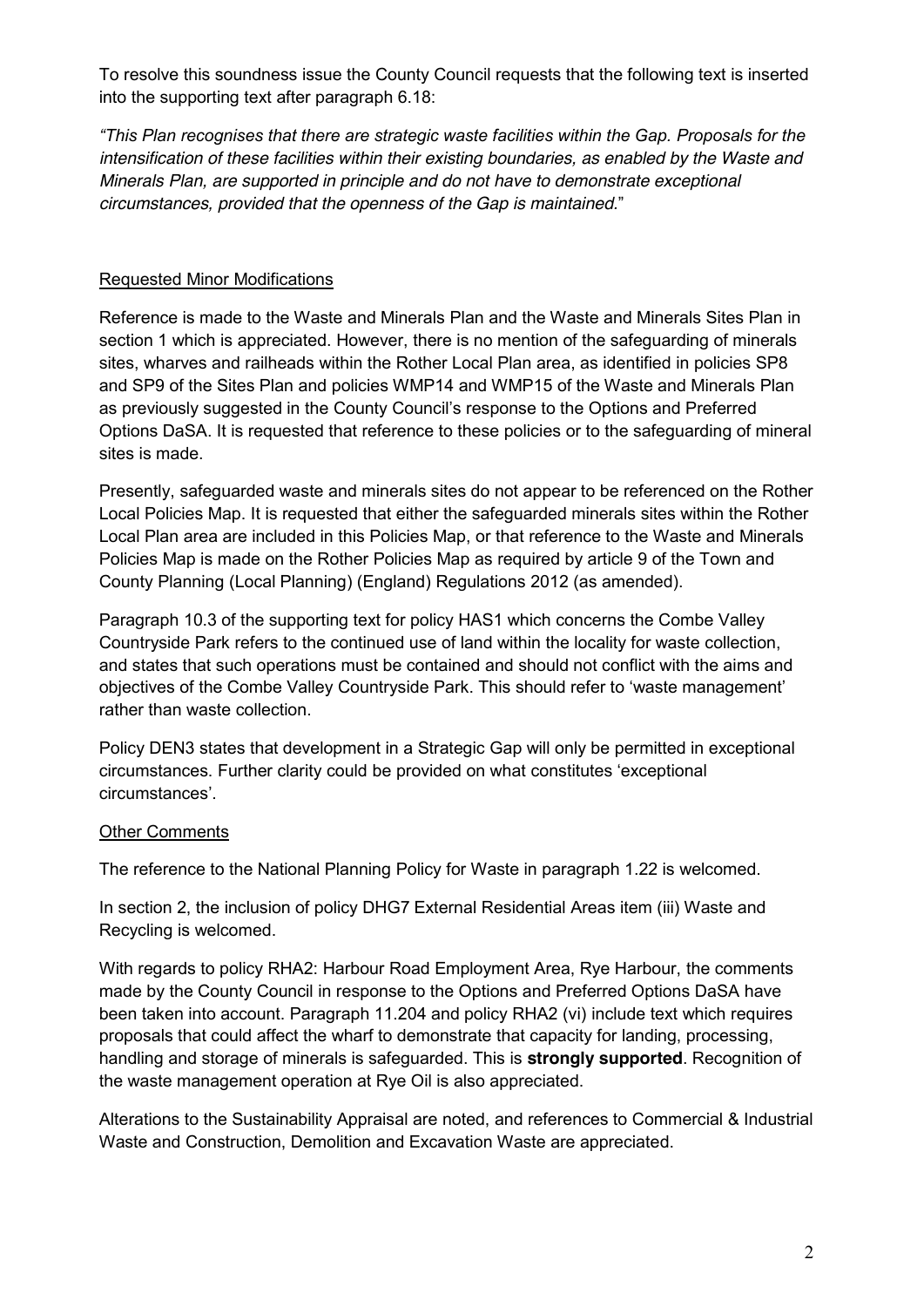# **Highway Authority**

### ESCC Cycling and Walking Strategy

Although the Cycling and Walking Strategy is briefly mentioned in the introduction section on page 13 we would request that a minor modification is made by adding the following text in the opening pages of the Bexhill site allocations chapter (pages 113-115) and the opening pages of the Hastings Fringes chapter (pages 175-178):

*ESCC are in the process of developing a County wide Cycling & Walking Strategy, which will aim to deliver cycling and walking infrastructure on key corridors of movement between residential areas (including new developments) and key trip attractors, including education, employment, retail and leisure activities'.*

### Proposed site allocations

The County Council, in our role as the relevant Highway Authority for the plan area, have worked closely with Rother District Council in the production of the DaSA Local Plan and provided input at the Options and Preferred Options stage. For this reason, we do not wish to oppose the principle of the proposed allocations. However, we do seek some minor modifications to certain policies, and also wish to raise a soundness concern over one particular policy (BEX10). Despite this, we have set out below how we consider this soundness issue can be addressed by way of a modification to the policy in question.

It is recognised that a number of the proposed allocations have been, or are subject to planning applications that the Highway Authority has provided comment on (i.e. BEX1, BEX2, BEX7 and BEX9). In light of our involvement and our stated positions on the applications for these sites, alongside the evidence supporting the plan, we do not wish to object and raise concerns over the soundness of those particular proposed allocations.

### BEX3: (Land at North Bexhill –Infrastructure) and sub-policies BEX3a, BEX3b, BEX3c

Policy BEX3c imposes a traffic calming requirement (criteria iii b) but Policy BEX3b doesn't. This does not suggest consistency across the three sites/sub-policies of BEX3 – as all traffic and most non-vehicular movement from the 3 sites reaches the proximity of Mayo Lane.

We therefore request that minor modifications are made to Policy BEX3 and BEX3c: -that the policy criteria of Policy BEX3c (iii) (b) regarding traffic management is deleted from BEX3c and is instead written into the shared infrastructure policy (Policy BEX3).

### BEX4: Land at Former High School Site and Drill Hall, Down Road, Bexhill

We agree with policy text in point (v) regarding the transport assessment.

We recommend that there should be a masterplan/design brief as the uses are specific and sustainable transport/connectivity should be a key feature.

The main impact of this development from a highways perspective will be on the trunk road.

### BEX10: Land at Northeye (Former UAE Technical Training Project)

From a transport perspective, we do not consider that the proposed allocation is in a sustainable location and a development on this site could be reliant on access to and from to be primarily made by private car. This is primarily the case due to the sites detachment from the main settlement of Bexhill (as recognised in paragraph 9.107 of the plan) and that few amenities, community facilities and employment opportunities exist within a reasonable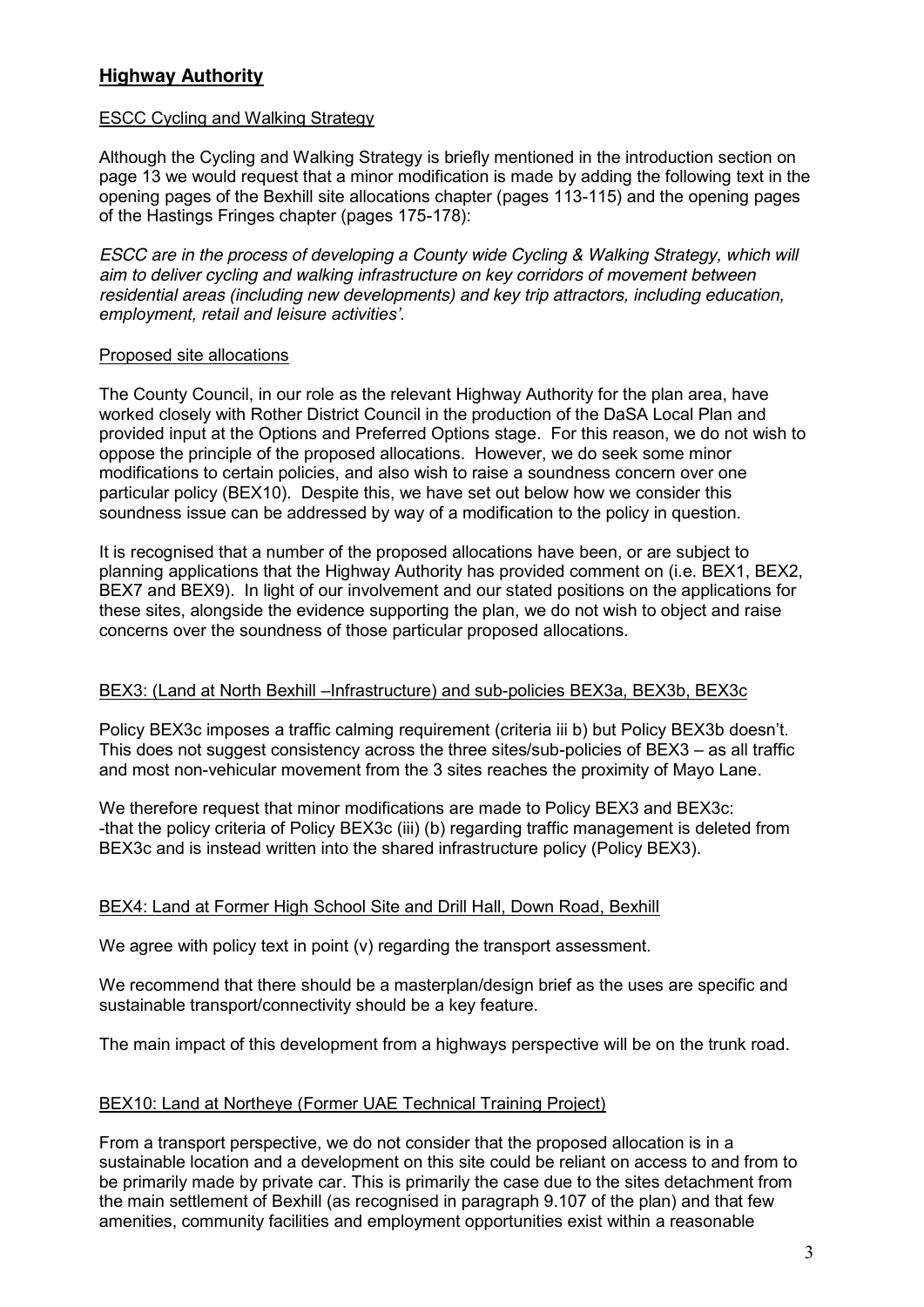walking distance of the site. However, the County Council recognises the overarching development strategy set out in the Local Plan 'Core Strategy' 2014 and the fact that the site is partly brownfield. Given this we do not wish to object to the principal of the proposed allocation. Instead, we wish to ensure that any development in pursuant of this allocation is able to take full advantage of, as well as make improvements to sustainable transport measures in the locality, as well as seeking to implement measures that minimise the risk of travel by private car.

We therefore request that there is a modification to the policy that requires a Travel Plan to be submitted and approved by us for any planning application on the site. The Travel Plan will need to demonstrate how opportunities for walking and cycling can be fully utilised (there are existing cycle lanes either side of the A259), as well as other sustainable transport measures (e.g. possible car club, measures that encourage journeys to be made by bike and bus, etc).

We also request that an amendment is made to criteria vii) of the policy. It is not just the bus stops we would wish to see improved, we would also want to see improvements which aid the accessibility of the bus stops – i.e. widening of footways and an improved crossing point on the A259.

It is considered that such modifications are required to the policy in order for it to be effective and consistent with national policy (in reference to the tests of soundness).

### FAC1: Land at Former Market Garden, Fairlight Cove

The supporting text for the policy notes that the access to the site will be on roads that are unadopted and privately maintained. It is highly unlikely that this road could be brought up to an adoptable standard. Although the County Council does not wish to oppose the proposed allocation, we would ask that reference is made within either the supporting text, or the policy itself, that consideration will need to be given to creating safe pedestrian routes to and from the site, which is particularly important given the lack of footway on the unadopted highway.

### WES4: Land between Moor Lane and the A28, Westfield

The indicative parking area for the proposed allotments is located opposite a 4 way junction. Therefore it will be important to fully consider highway safety at planning application stage. It would be hazardous for vehicles to reverse out of the site into the main road and therefore the parking area should be designed in a way that removes the need to reverse out. It is suggested that reference is made to this requirement in paragraph 11.237 of the supporting text to the policy.

## **Ecology**

### Energy from biomass (Paragraph 2.17)

It should be noted that because Ancient woodland requires ongoing management it does have some potential as a source for biomass energy.

### Policy DHG2: Rural Exception Sites

We request the following minor modification: That biodiversity is added to Point (vi) of the policy i.e. to state that 'the development does not significantly harm biodiversity'.

### Locally designated sites (Paragraph 6.3.4)

### We request the following minor modification:

Delete the reference to 'East Sussex County Council' in this paragraph. This is because the Sussex Biodiversity Record Centre is the main contact for information on locally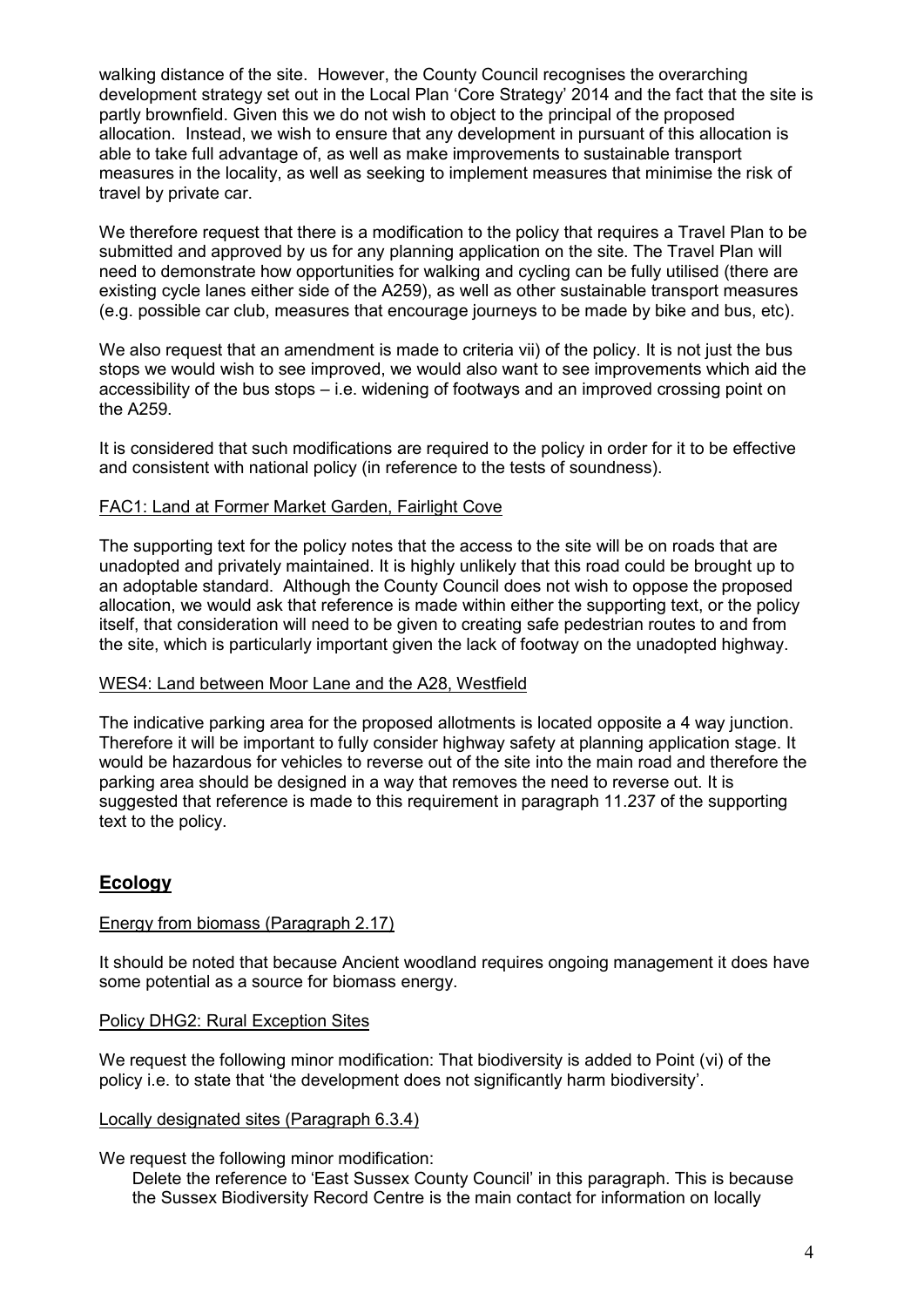designated sites (the Sussex Local Wildlife Site Initiative and the Sussex Geodiversity Partnership are both hosted by the Record Centre).

### Biodiversity and Green Space (Page 60)

We request that a minor modification is made:

Mention should be made of Habitats and Species of Principal Importance, as listed under Section 41 of the Natural Environment and Rural Communities Act 2006. The S41 lists are used to guide decision-makers, including local authorities, in implementing their duty under Section 40 of the Act to have regard to the conservation of biodiversity in England, when carrying out their normal functions. S41 habitats within Rother include woodland, maritime cliff and slopes, hedgerows and lowland meadows, and s41 species include hedgehog, common toad, house sparrow, brown-banded carder bee and pennyroyal.

#### Biodiversity opportunities in development: Paragraph 6.43

We request that the following minor modifications are made (additional words in italics and underlined) to paragraph 6.43 on page 84:

Ecological surveys and reports will be required to be submitted with planning applications for major development or where the development *may impact* on any designated sites, priority habitat of protected *or notable* species.

#### Housing allocation policy detail maps:

Policy detail maps show indicative layouts, but these may need to be adapted depending on the ecological constraints and opportunities. Site masterplans for allocated sites should be informed by an Ecological Constraints and Opportunities Plan (in line with BS42020:2013).

## **Lead Local Flood Authority**

The Lead Local Flood Authority (LLFA) recognises that the Local Plan 'Core Strategy' was supported by a Strategic Flood Risk Assessment (SFRA) and that the DaSA sets out nonstrategic policies within the overarching development strategy for the district. Recognising the content of paragraph 156 of the NPPF, it is not a requirement for the DaSA to be supported by an up-to-date version of the SFRA. Nevertheless, the LLFA would wish to place on record that when Rother District Council review their Core Strategy, it will be required to be supported by an up-to-date version of the SFRA. This is particularly paramount given that since the 2008 version has been produced, a significant amount of evidence has been collated by the LLFA on local flood risk matters in the district.

The LLFA notes that the DaSA has been informed by site assessments and a number of background evidence studies. This has included surface water flooding information and flood zone mapping provided by the Environment Agency.

In light of the above, the LLFA does not wish to challenge the soundness of the DaSA and oppose the principle of the proposed allocations. However, we would request that the plan acknowledges that in avoiding areas of flood risk and ensuring that appropriate drainage proposals are delivered on the allocated sites (in the form of SuDS) that the quantums of growth set within each proposed policy allocation may need to be compromised in some instances. This is considered essential given that the LLFA has yet to see detailed masterplanning that identifies the potential land-take for whatever the appropriate drainage method will eventually be implemented. We would therefore suggest that the terms